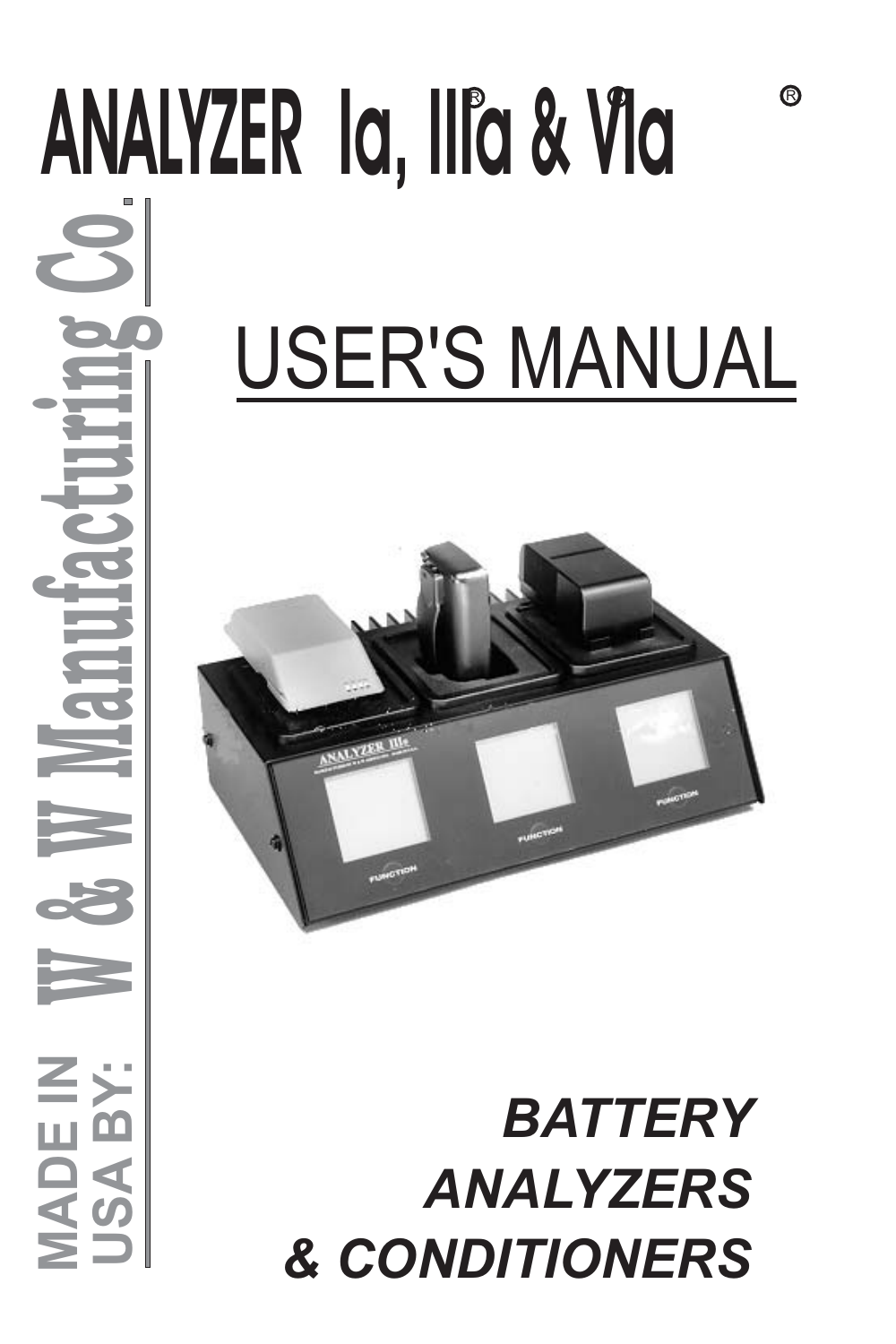### **TABLE OF CONTENTS**

|                                                                                                                                                                                                                                | Page |
|--------------------------------------------------------------------------------------------------------------------------------------------------------------------------------------------------------------------------------|------|
|                                                                                                                                                                                                                                | 2    |
| 2- Identifying parts of your Analyzers _______________                                                                                                                                                                         | 3    |
| 3- Getting Started <u>- and a started</u> 4<br>Switching on the Analyzer Ia, IIIa & VIa                                                                                                                                        |      |
| 4- Operating Instructions <u>experience</u>                                                                                                                                                                                    | 5    |
| 5- Charge Mode - The Charge Mode - The Charge Mode - The Charge of the Charge of the Charge of the Charge of the Charge of the Charge of the Charge of the Charge of the Charge of the Charge of the Charge of the Charge of t | 6    |
|                                                                                                                                                                                                                                |      |
|                                                                                                                                                                                                                                | 8    |
|                                                                                                                                                                                                                                | 10   |
|                                                                                                                                                                                                                                | 13   |
|                                                                                                                                                                                                                                | 15   |
|                                                                                                                                                                                                                                |      |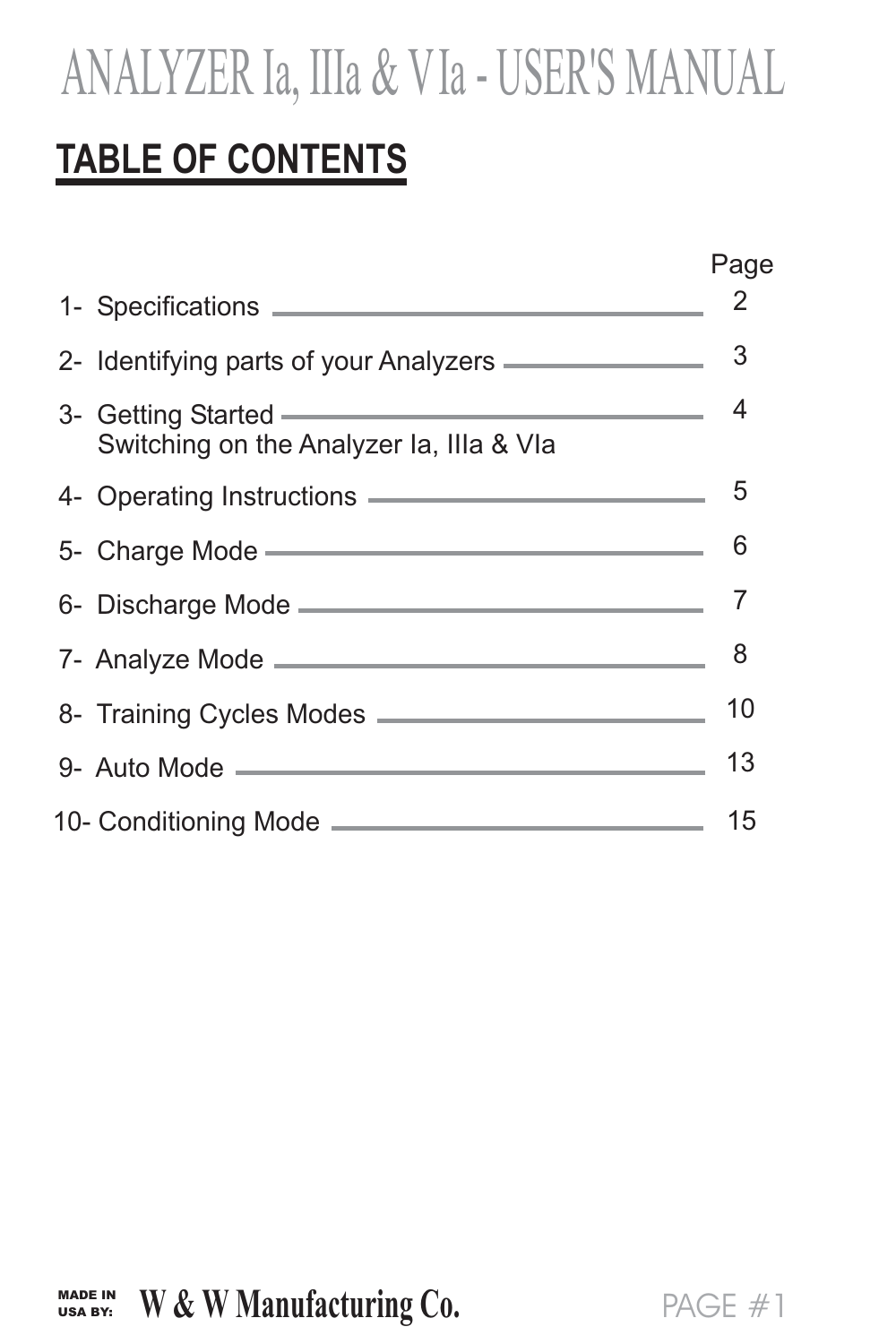### **1- SPECIFICATIONS**

#### **BATTERY CHEMISTRIES:**

Nickel Cadmium, Nickel Metal Hydride, Lead Acid and Lithium Ion chemistries.

#### **METHOD OF END OF CHARGE DETECTION:**

Negative Delta (V), Time, dt/dT and temperature can be used in conjunction with each other to insure proper charge termination.

#### **BATTERY RANGE:**

NiCd and NiMH: 1 to 12 cells Lead Acid (9.999 amph max): 1 to 7 cells Lithium Ion (certain chemistries): 1 to 4 cells .

#### **CHARGE RATES AVAILABLE:**

(All are cup or adapter selected) 200, 300, 400, 500, 600, 700, 800 900,1000, 1100,1200,1300, 1400 and 1500 mA

#### **DISCHARGE RATES AVAILABLE:**

(All are cup or adapter selected) 200, 300, 400, 500, 600, 700, 800, 900, 1000, 1100, 1200, 1300, 1400 and 1500 mA.

#### **MAXIMUM CAPACITY DISPLAYED:** 9,999 mAh

#### **INPUT VOLTAGE:**

100 VAC to 240 VAC, 50 to 60 Hz., Single phase, Auto-Ranging. Input Connector: 3 position Male IEC 320 Inlet.

#### **SIZE:**

1 Station unit, (LxHxW) 6" x 3.5" x 8" (153 x 89 x 203mm)

- 3 Station unit, (LxHxW) 11.5" x 3.5" x 8" (292 x 89 x 203mm)
- 6 Station unit, (LxHxW) 23" x 3.5" x 8" (584 x 89 x 203mm)

#### **WEIGHT:**

- 1 Station unit (3) lbs. (1.2 kg)
- 3 Station unit  $(5)$  lbs.  $(2.05 \text{ kg})$
- 6 Station unit (10) lbs. (4.1 kg)

#### **AGENCY APPROVALS: UL, CSA, CE, TUV**

**All Specifications are subject to change without notice**

## WASE IN W & W Manufacturing Co.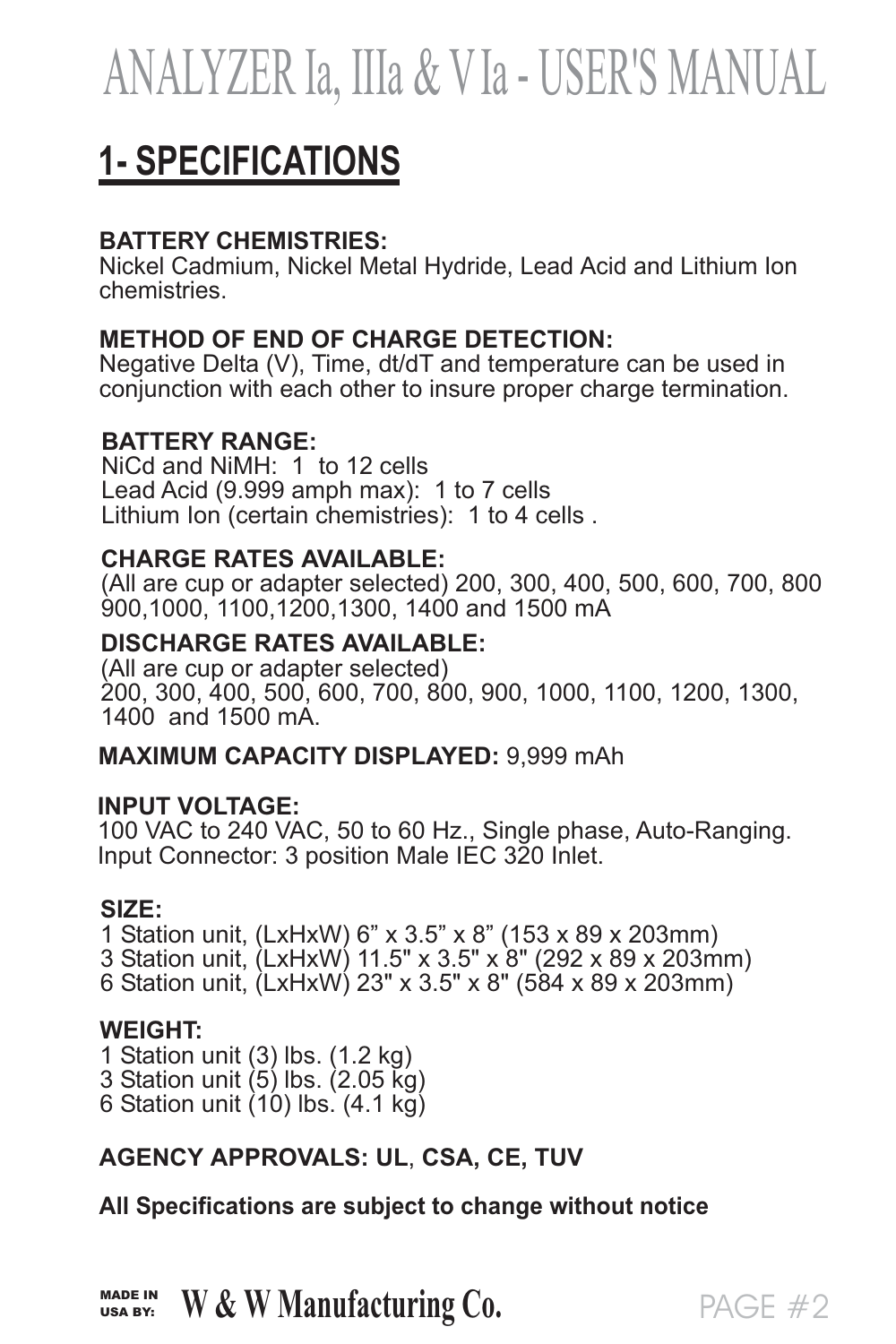### **2- IDENTIFYING PARTS OF YOUR ANALYZER**



WADE IN W & W Manufacturing Co. USA BY:

PAGE #3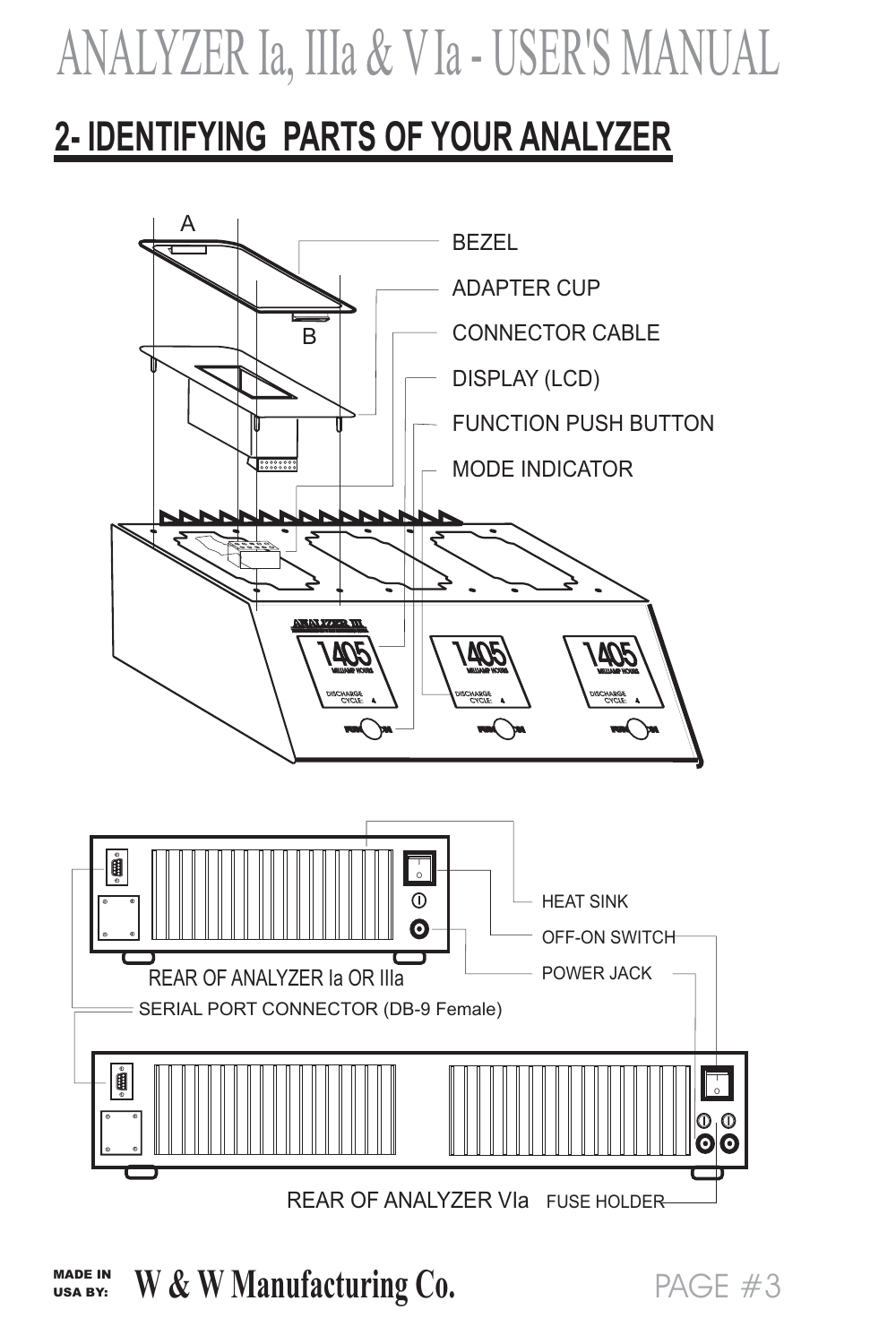### **3- GETTING STARTED**

Carefully unpack the Analyzer Ia, IIIa or VIa. You will have the following accessories:

|                          | AN la | AN IIIa | AN VIa |
|--------------------------|-------|---------|--------|
| A/C Power Cord-          |       |         |        |
| Switching Power Supply-  |       |         |        |
| User's Manual            |       |         |        |
| Warranty Card —          |       |         |        |
| Adapter Cup Instructions |       |         |        |

- A) Place the ON-OFF switch in the OFF position (figure 1).
- B) Insert the DC POWER PLUG into the Analyzer as shown in figure 1.
- C) Insert the A/C Power cord into the switching power supply. See figure 1.
- D) Plug the other end of the A/C power cord into A/C outlet as shown in figure 1.



*Switching on the Analyzer Ia, IIIa or VIa* Switch on the Analyzer with the "ON-OFF" switch located on the . .dicate "READY".rear of the Analyzer (See figure 1). The Analyzer will perform a self test. During the self test the displays will show each element of the displays. At the end of the self test, each display will in-

#### WADE IN W & W Manufacturing Co. USA BY:

PAGE #4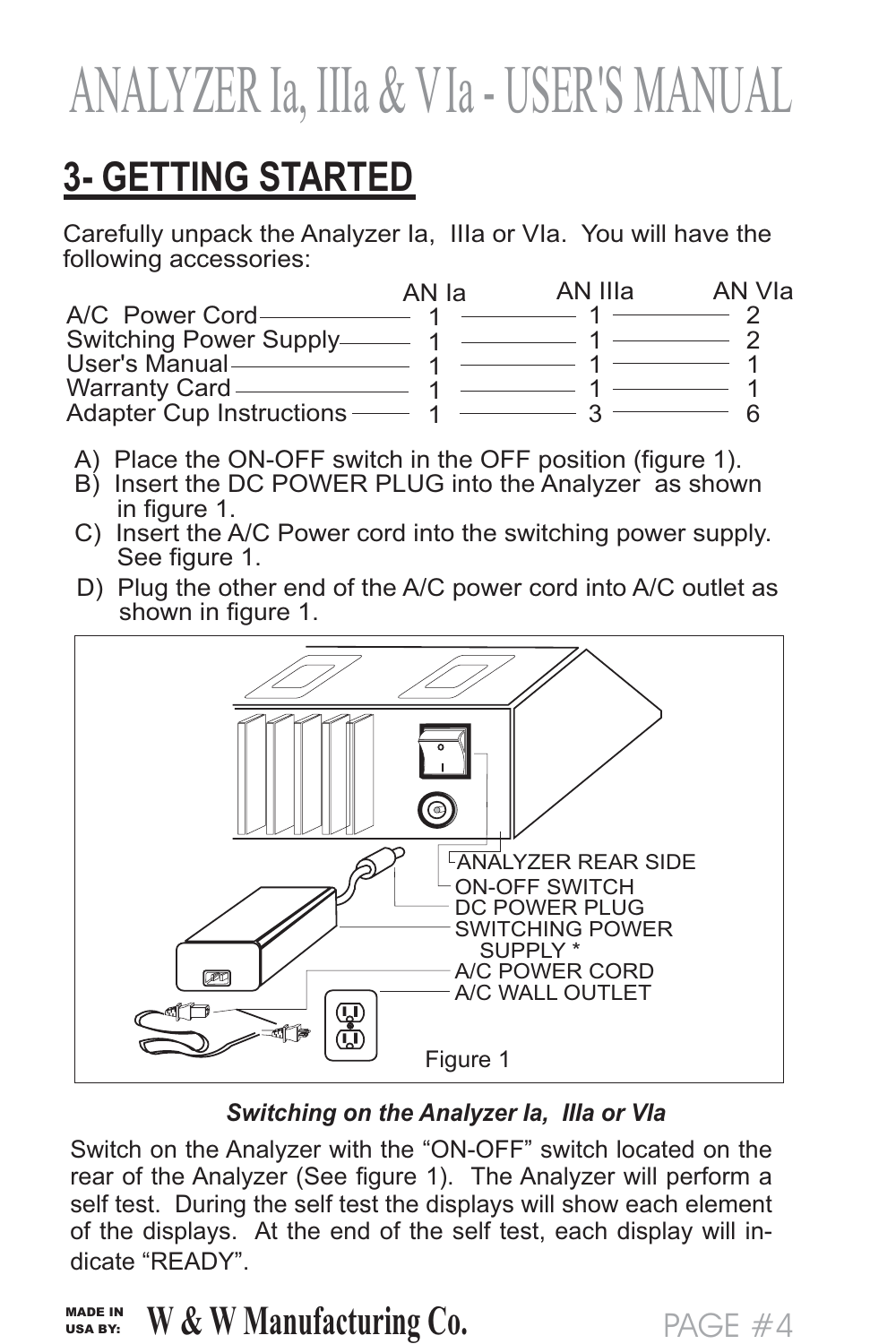### **4- OPERATION INSTRUCTIONS**

#### **IMPORTANT - READ BEFORE CONTINUING.**

1. In order to erase and prevent the memory effect of Ni-Cd battery packs, W & W Analyzer/Conditioner has 8 different modes of operation. All these operation modes are not necessarily for other battery pack chemistries like Ni-MH, Li-Ion and Lead Acid. Therefore, we suggest using the W & W Analyzer operation modes according to the following table:

**\*Important:** None of theW&W Operation Modes will harm any battery pack.

|  |  | W & W Operation Modes and Batteries Chemistries |  |  |  |  |
|--|--|-------------------------------------------------|--|--|--|--|
|  |  |                                                 |  |  |  |  |

| <b>CHEMISTRY</b> | W & W ANALYZER MODES |                                             |  |   |   |  |  |  |  |
|------------------|----------------------|---------------------------------------------|--|---|---|--|--|--|--|
|                  |                      | Charge Discharge C1 C2 C3 C4 Auto Condition |  |   |   |  |  |  |  |
| Ni-Cd            |                      |                                             |  |   |   |  |  |  |  |
| Ni-MH            |                      |                                             |  | Χ | Χ |  |  |  |  |
| Li-lon           |                      |                                             |  |   | Χ |  |  |  |  |
| Lead Acid        |                      |                                             |  |   | X |  |  |  |  |

 $\sqrt{\ }$ - Use

X - Not Suggested

2. E02 - Indicates that the battery is out of acceptable voltage range for that battery, either too high or too low. If the battery is new or has not been used for a couple of months, an E02 may occur during the charge or cycles modes. In that situation, it is recommended to put the battery in the Analyzer, in the CHARGE mode. This may have to be repeated two or three times. Once you have completed a Charge mode, it is recommended to condition the battery by placing it in the Analyzer in the cycle three mode. If the battery has been used on a regular basis and the E02 is displayed, then the battery in all probability has a shorted cell or cells within it. It is recommended that you repeat the Cycle 3 mode one more time to ensure that you are not discarding a good battery. Should the E02 appear again, then discard the battery or return it to the manufacturer if it is still .under warranty.

3. If the display continues to show "READY" after the battery has been placed in the Analyzer Cup, either

- A. The battery has been placed in the Analyzer such that the contacts of the battery are not making contact with the contacts of the Analyzer. In this case simply reverse the battery and place in the Adapter Cup according to the Battery Specification Sheet, or
- B. If the battery has been correctly positioned in the cup then the battery is .open and should be properly disposed of.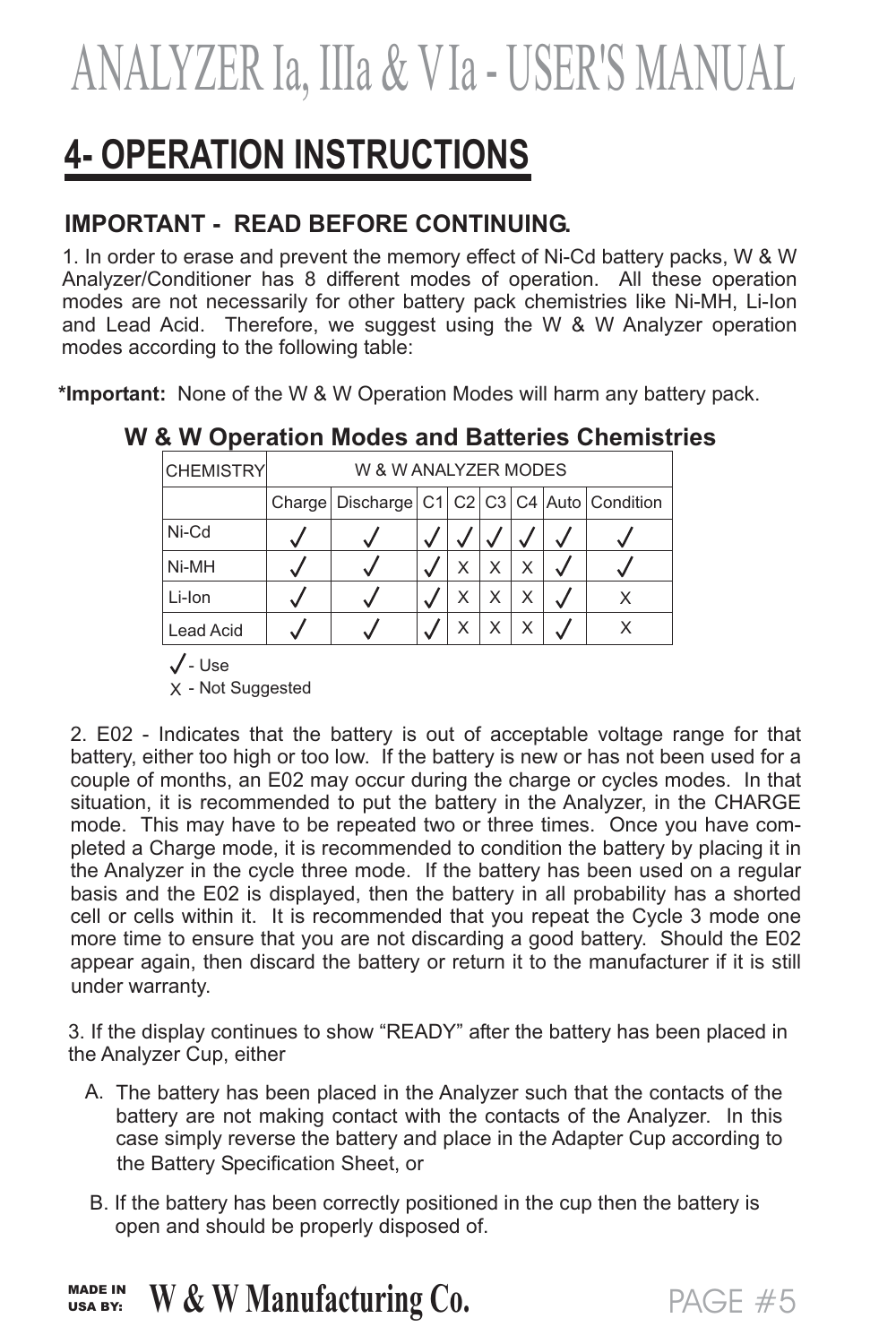### **5- CHARGE MODE**

#### **WILL FULLY CHARGE THE BATTERY.**

\*REFER TO THE "ADAPTER CUP" BATTERY SPECIFICATION SHEET FOR ANALYZER Ia, IIIa & VIa FOR PROPER INSTALLATION OF THE BATTERY INTO THE ANALYZER.

Install the battery in the "Adapter cup". The display associated with that "Adapter cup" will now display a flashing "CHARGE"; after 5 seconds, the flashing "CHARGE" stop flashing.



Once the battery is fully charged, the display will show a flashing "READY" along with a flashing "CHARGE" indication.



The battery may be left in the Analyzer after it has been fully charged. In this situation, the battery will be in the trickle charge state until the battery is removed from the Analyzer. When the battery is removed from the Analyzer, after it has been charged, the display will then read "READY".



#### WADE IN W & W Manufacturing Co. USA BY: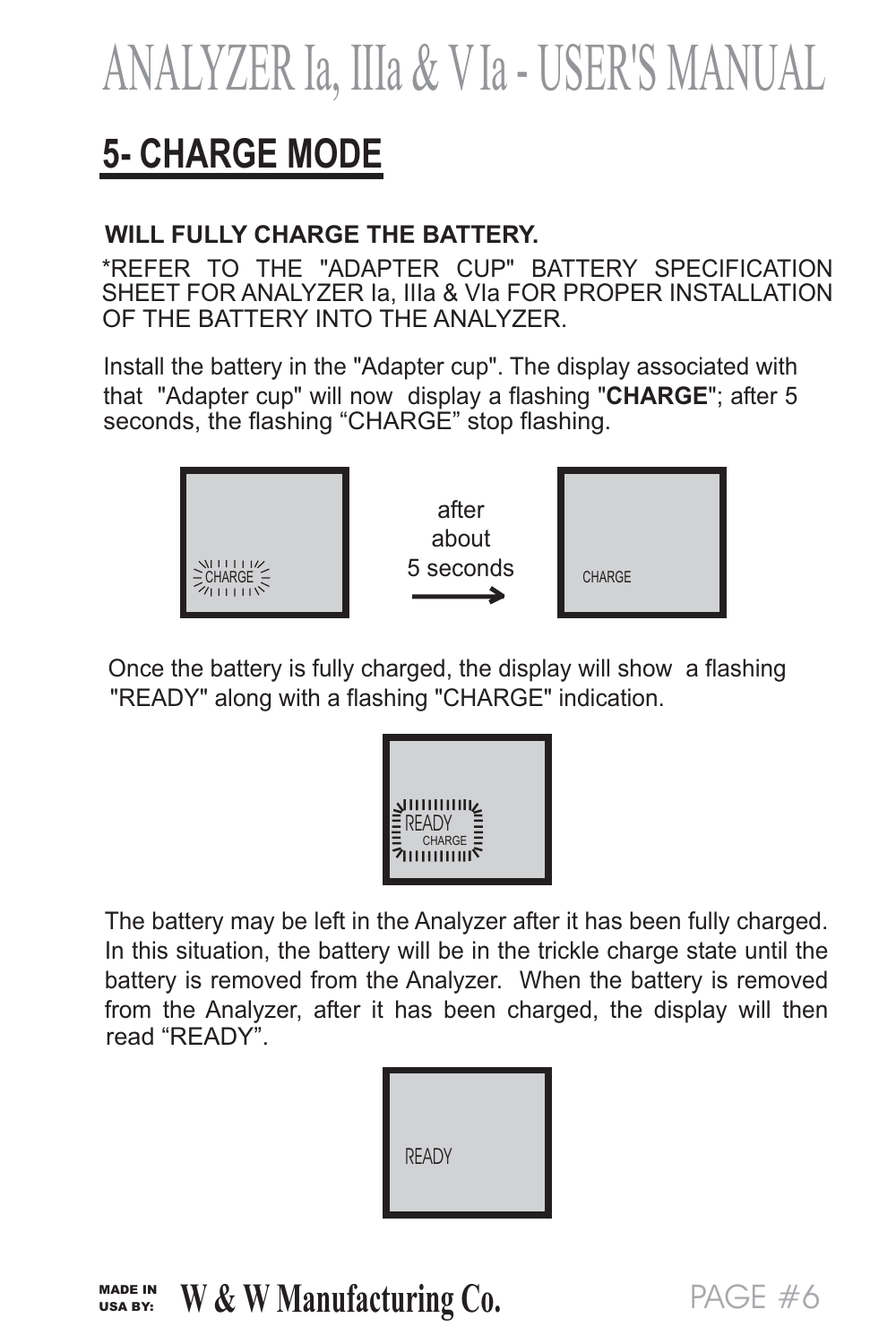## **6- DISCHARGE MODE**

#### **\*DISCHARGE THE BATTERY TO 1V/CELL AND LEAVE IT IN THE DISCHARGED STATE.**

During the discharge mode of operation, the display will show the capacity of the battery in mAh. This function is very important when evaluating a BATTERY CHARGER to see whether it is functioning properly.

\*Refer to the Battery Specification Sheet for proper installation of the battery into the Analyzer.

Install the battery into the Adapter cup. The display associated with that Adapter cup will now display a flashing "CHARGE".

\*While the display is flashing press the "FUNCTION PUSH BUTTON" .once. You will see a flashing "DISCHARGE".



After about five seconds, the display will stop flashing, and will show "MILLIAMPS" and "DISCHARGE".



At this time, the Analyzer will start discharging the battery, displaying the capacity of the battery that has been withdrawn from the battery in mAh. It should be noted that as the Analyzer continues to discharge the battery, the number displayed increases. This continues until the battery has been discharged to 1v/cell. At this point, the display will show a flashing "READY", the capacity of the battery in "mAh", and "DISCHARGE". The battery is now totally discharged. When the battery is removed from the Analyzer, after it has been Discharged, the display will read "READY".

#### WADE IN W & W Manufacturing Co. USA BY:

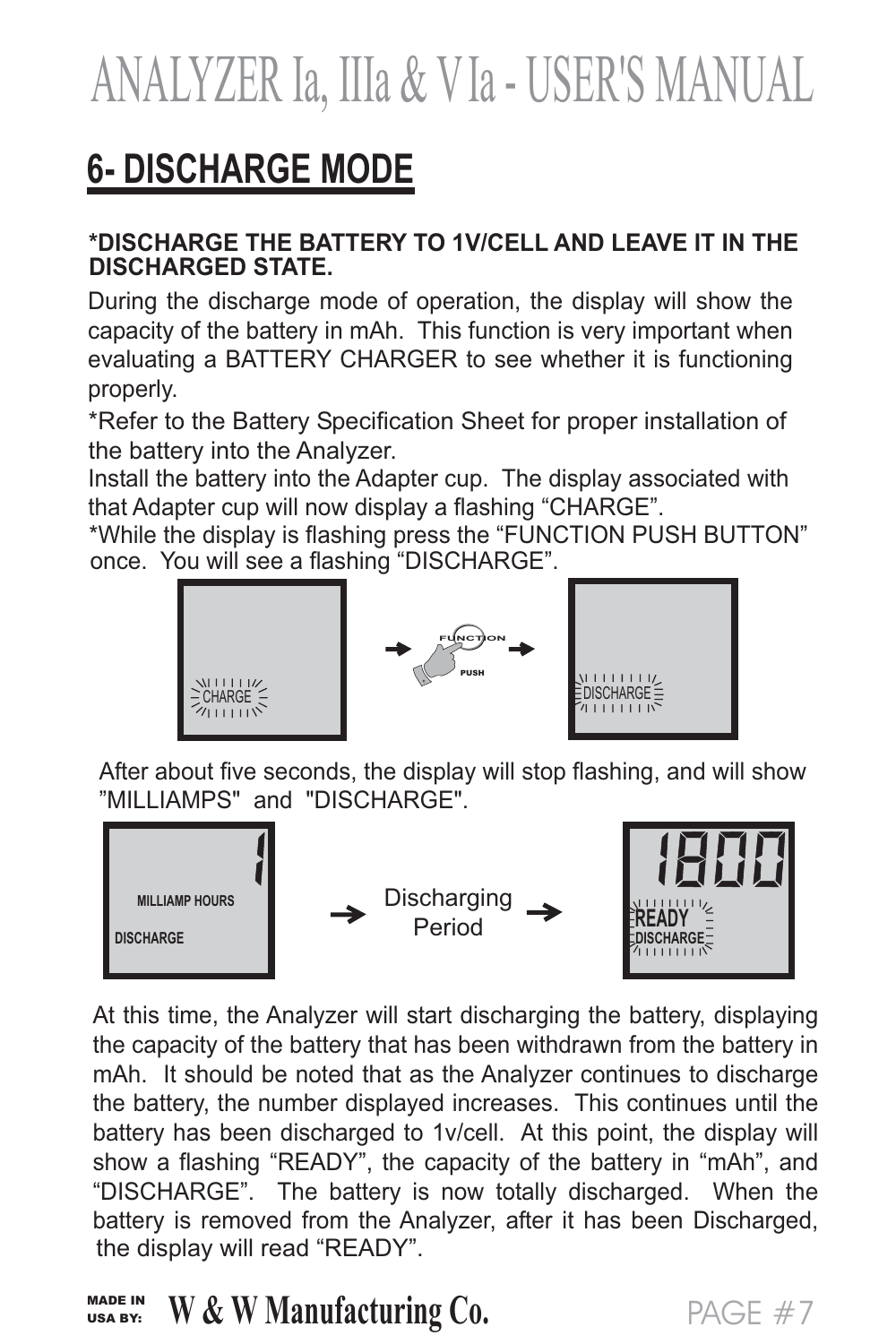### **7- ANALYZE MODE (CYCLE 1)**

state of the battery, and gives you the actual capacity of the battery in mAh. **"CYCLE 1": Charge/Discharge/Recharge,** is used to evaluate the

\*REFER TO THE BATTERY SPECIFICATION SHEET FOR

ANALYZER Ia, IIIa & VIa for proper installation of the battery into the Analyzer.

\*Install the battery into the "Adapter cup". The display associated with that "adapter cup" will display a flashing "CHARGE".

\*While the display is flashing press the "FUNCTION PUSH-BUTTON" **twice.** You will see "DISCHARGE", then "CYCLE 1".



After 5 seconds, the display will stop flashing and will show "CHARGE" and directly below, "CYCLE 1". The Analyzer is now in the Charge state of Cycle 1. After the battery has been charged, DISCHARGE and CYCLE 1, as well as the MILLIAMP HOURS, appears on the display.



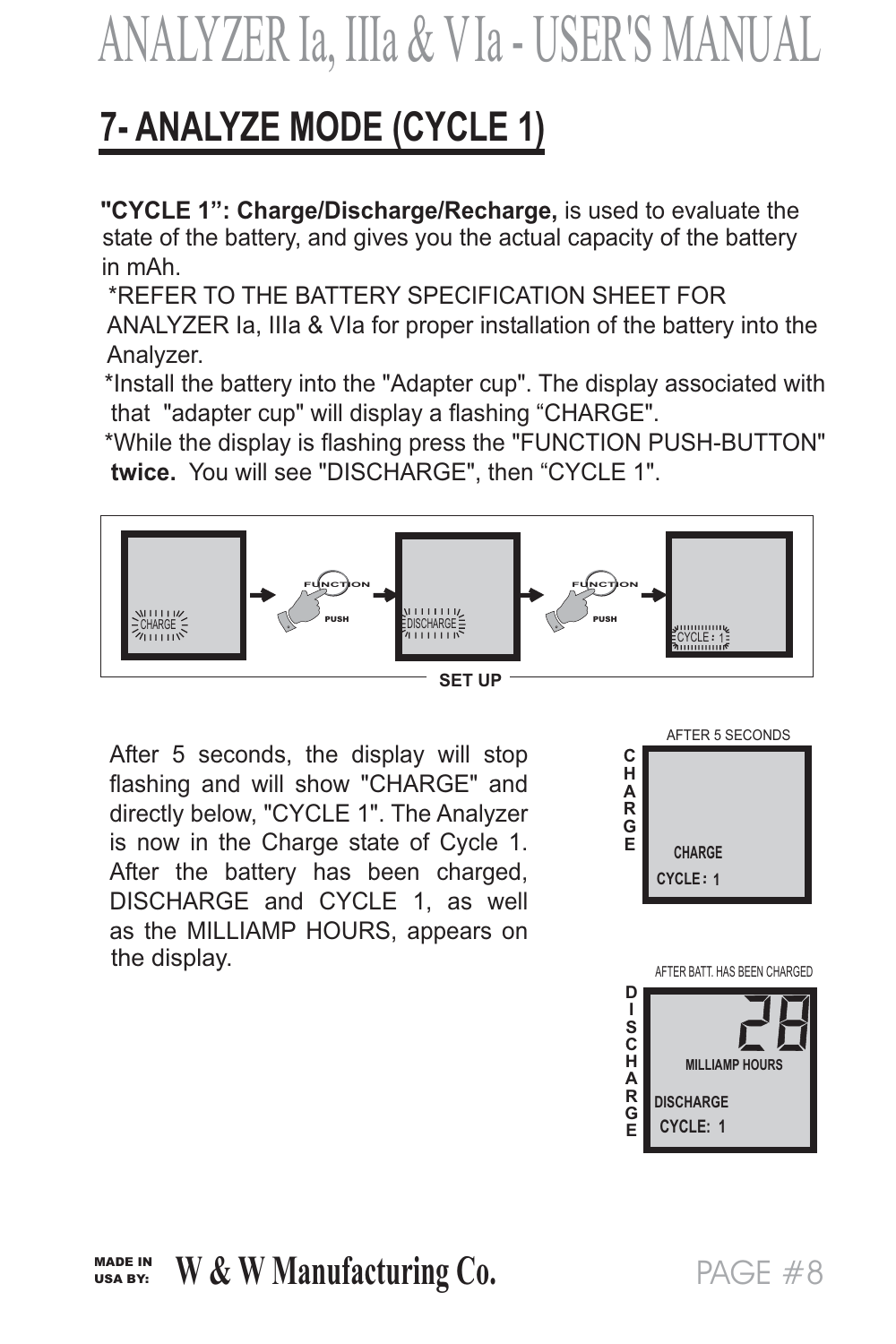### **7- ANALYZE MODE**

Continuation...

At this time the Analyzer will start discharging the battery and displaying the capacity of the battery that has been withdrawn from the battery in MILLIAMP-HOURS. It should be noted that as the Analyzer continues to discharge the battery, the number displayed increases. This will continue until the battery has been discharged to 1 volt/cell.

At this time the Analyzer will go into the recharge portion of Cycle 1, and the display will replace the word "DISCHARGE" with "RECHARGE".

After the battery is Recharged, the display will show a flashing READY, along with CYCLE 1 and the capacity of the battery in MILLIAMP HOURS. One should refer to the BATTERY SPECIFICATION SHEET FOR THE ANALYZER Ia, IIIa & VIa to see whether the battery meets minimum capacity levels. Typically the battery should be within 80% of the rated capacity after one year. When the battery is removed from the Analyzer, after CYCLE 1 has been completed, the display will read READY.



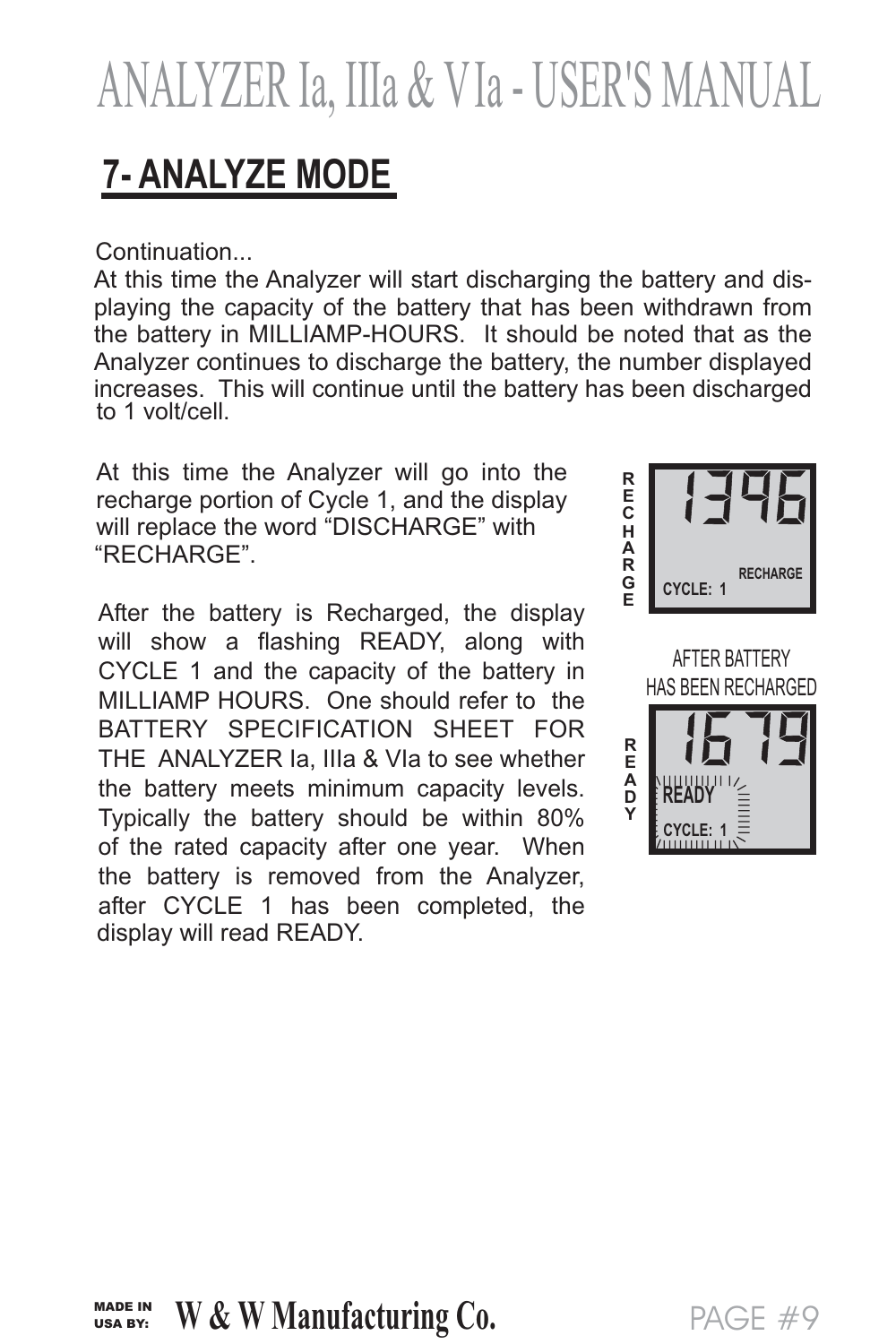### **8- TRAINING CYCLES MODE**

.capacity for that particular CYCLE in mAh. **CYCLE 2, CYCLE 3, and CYCLE 4** are just multiples of CYCLE 1 and are intended to exercise (CONDITION) the battery, eliminating the "Memory effect" or "Voltage Depression", along with making the battery more efficient. At the end of each DISCHARGE portion of each CYCLE a new reading will appear in the display, giving the

\*REFER TO THE BATTERY SPECIFICATION SHEET FOR ANALYZ-ER Ia, IIIa & VIa for proper installation of the battery into the Analyzer.

\*Install the battery into the "Adapter cup". The display associated with that "adapter cup" will display a flashing "CHARGE".

\*While the display is flashing, press the "FUNCTION BUTTON" **three** times for CYCLE 2, **four** times for CYCLE 3, **five** times for CYCLE 4. Each time the FUNCTION BUTTON is depressed, the .following sequence will be displayed:

DISCHARGE, CYCLE 1, CYCLE 2, CYCLE 3, CYCLE 4.



WADE IN W & W Manufacturing Co. USA BY: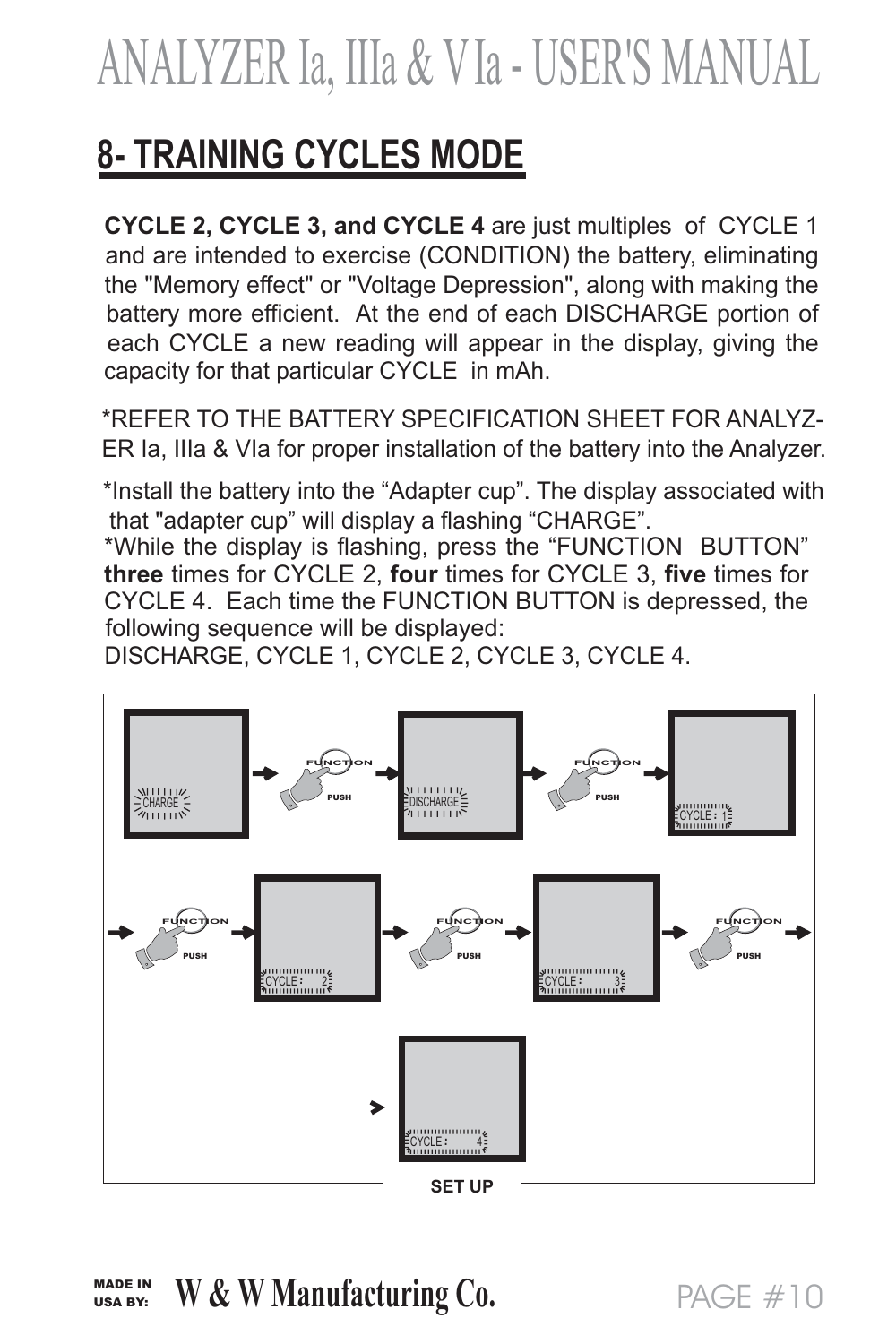### **8- CONDITION MODE**

Continuation...

After 5 seconds, the display will stop flashing and will show "CHARGE" and depending on which CYCLE you choose, "2, 3 or 4" will appear directly below the CHARGE indication. The Analyzer is now in the Charge state. After the battery has been charged, the Analyzer will go into the Discharge state. The display will also show DISCHARGE and the CYCLE number you have selected. The "MILLIAMP HOURS" appears on the display as well. At this time the Analyzer will start discharging the battery and displaying the capacity of the battery that has been withdrawn from the battery in MILLIAMP HOURS. It should be noted that as the Analyzer continues to discharge the battery, the number displayed increases. This will continue until the battery has been discharged to 1 volt/cell. At this time the Analyzer will go into the Recharge portion of the Cycle #, and the display will show CHARGE instead of DISCHARGE. All other readings will be as they were prior to RECHARGE. Once the battery is recharged, the Analyzer will repeat the Cycle mode until it has completed the number of Cycles that were originally entered.

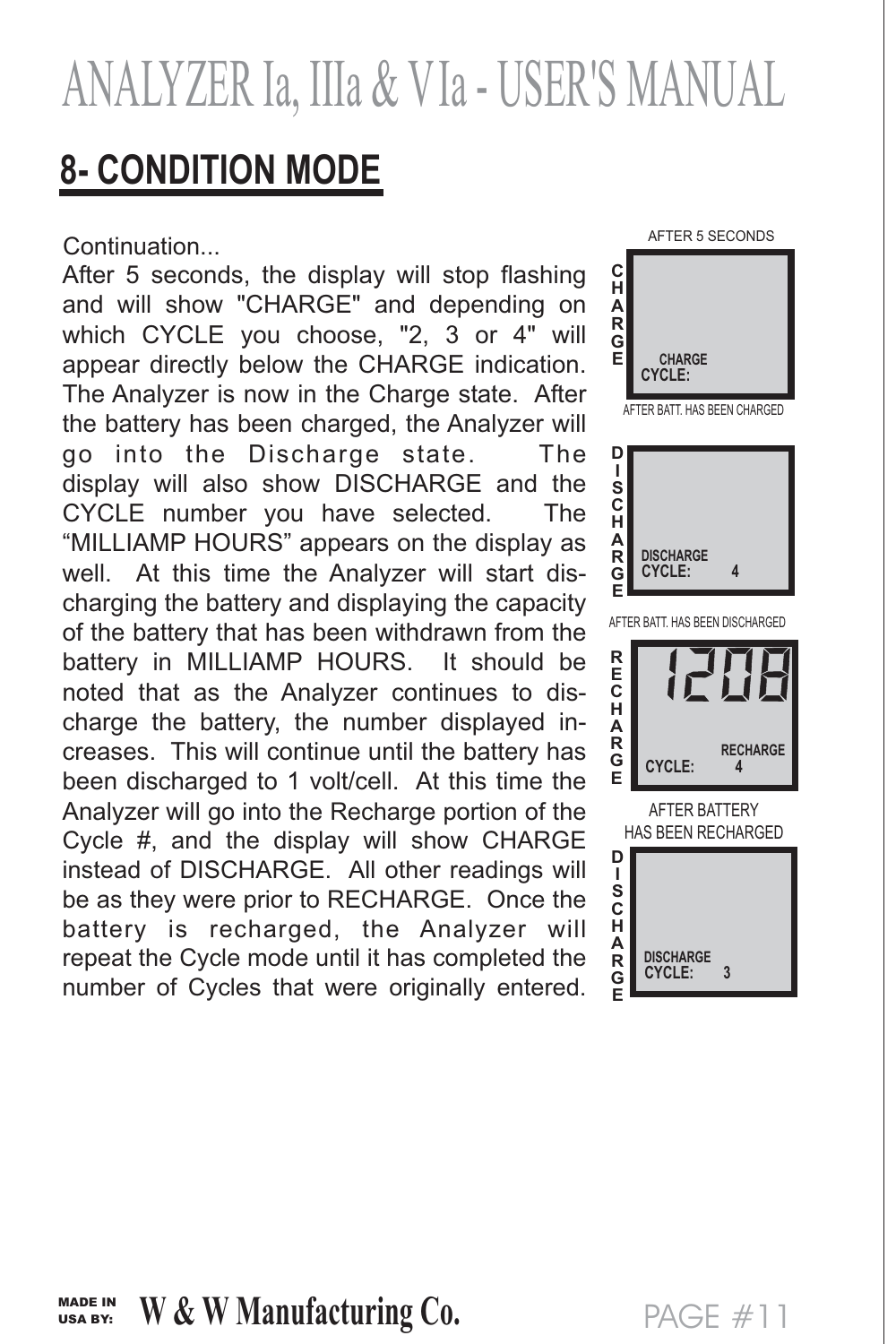### **8- TRAINING CYCLES MODE**

At this time, the display will show a flashing READY, the last mAh reading and the number of Cycles completed. The Analyzer will now be in the trickle charge state. When the battery is removed from the cup, the display will read READY.

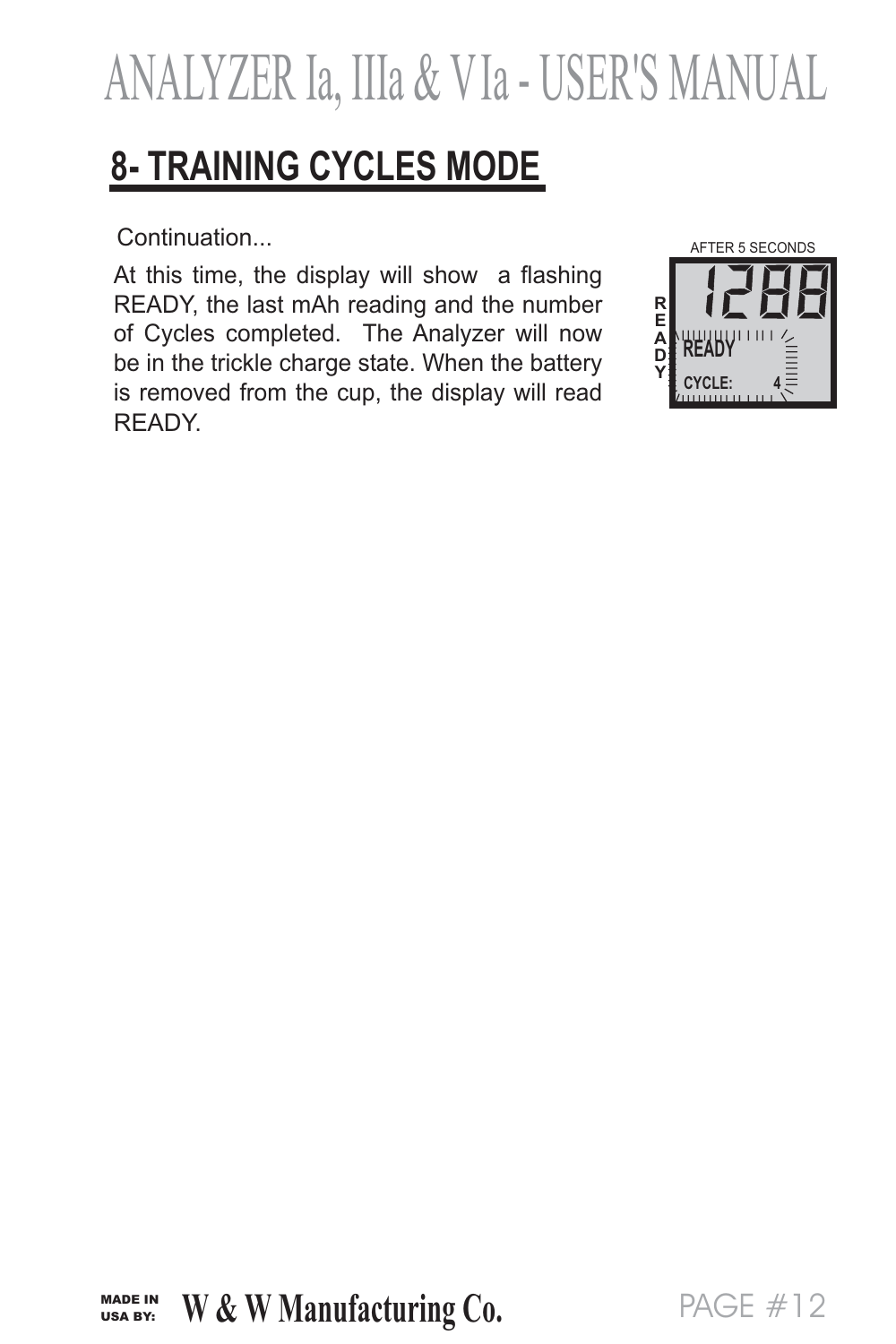## **9- AUTO MODE**

**This function is intended for life testing,** for qualifying new vendors of cells and batteries. The "Cycle" function is repeated until it is stopped manually. After each Cycle is completed, the display will show the capacity of the battery for that Cycle. This function is very useful when used in conjunction with our optional Computer Interface to form a Database to maintain a history of the evaluations.

\*REFER TO THE BATTERY SPECIFICATION SHEET FOR ANALYZER Ia, IIIa & VIa for proper installation of the battery into the Analyzer.

\*Install the battery into the "Adapter cup". The display associated with that "adapter cup" will display a flashing "CHARGE". \*While the display is flashing press the "FUNCTION PUSH BUTTON" six times. Each time the FUNCTION PUSH BUTTON is depressed, the display will read DISCHARGE, then CYCLE 1, then CYCLE 2, then CYCLE 3, then CYCLE 4 and **AUTO**.



WADE IN W & W Manufacturing Co. USA BY:

PAGE  $\#13$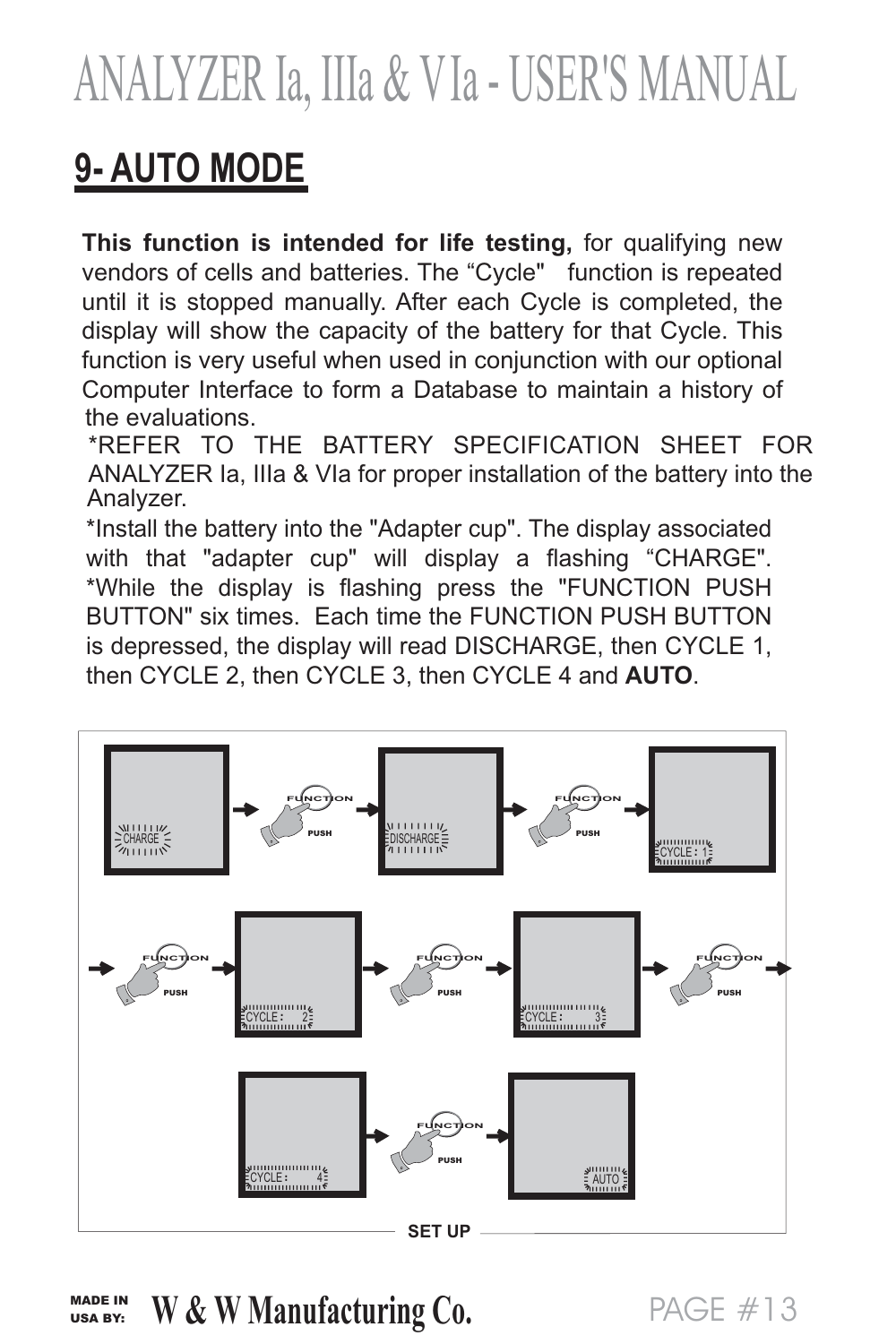### **9- AUTO MODE**

Continuation...

The following sequence will occur:

"Charge/Discharge/Recharge". The Analyzer will now repeat this procedure until the battery is removed from the Analyzer. During this process the Analyzer will display the capacity of the battery after each Discharge phase. To determine how many Cycles have been performed, simply depress the FUNCTION PUSHBUTTON located below the display. The number of Cycles that has been completed will be displayed. Release the FUNCTION PUSH BUTTON and the Analyzer will resume the AUTO function state. When the battery is removed from the Analyzer, the display will read READY.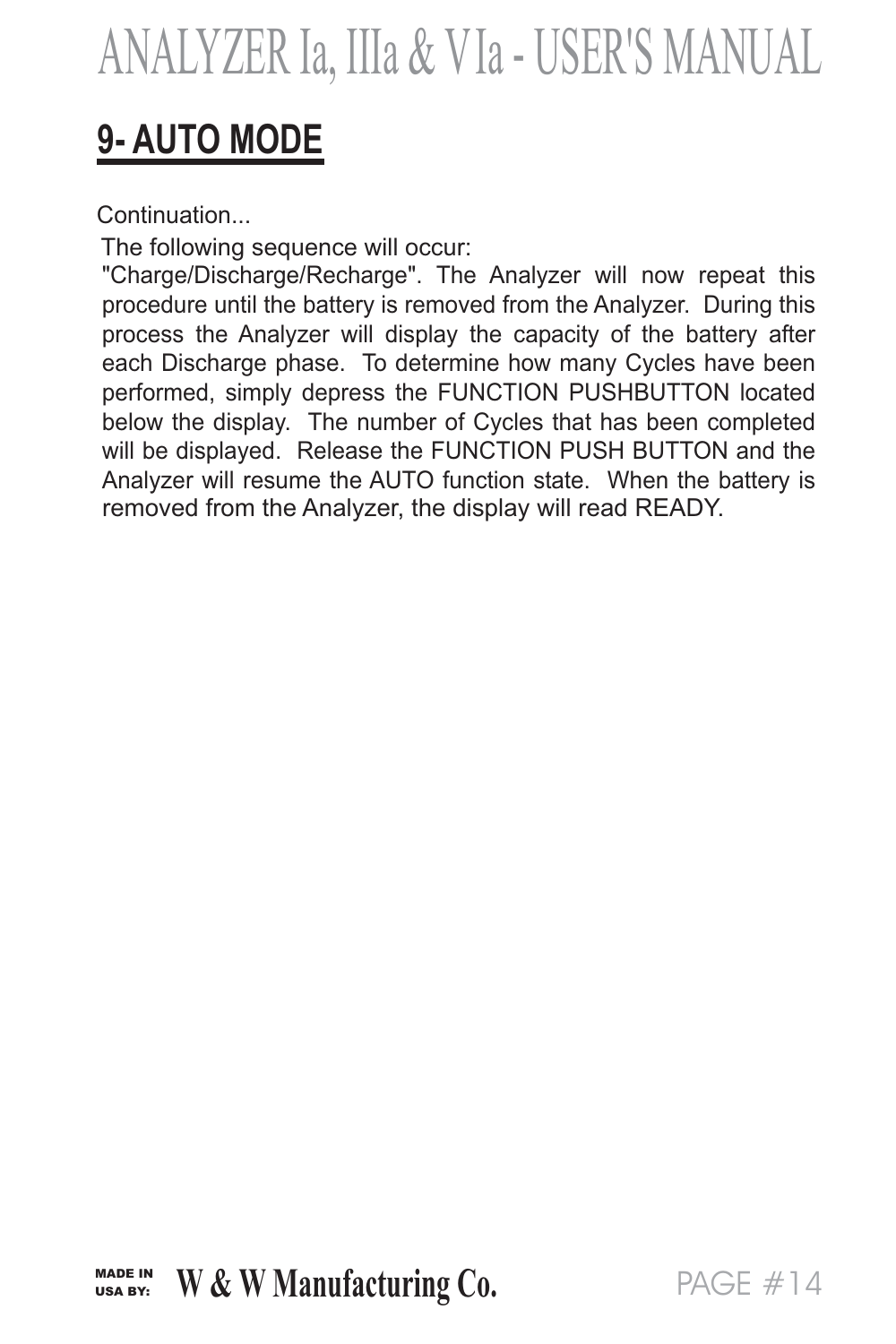### **9- CONDITION MODE**

Condition Mode is meant to be used with Ni-Cd batteries only. It is used to condition new batteries, long time stored batteries or deeply discharged batteries.

\*Refer to the battery specification sheet for Analyzer Ia, IIIa or VIa for proper installation of the battery in the Analyzer.

Install the battery into the Adapter Cup. The display associated with the "Adapter Cup" will display a flashing CHARGE. While the display is flashing press the Function Button seven times for Condition. Each time the function button is depressed the following sequence will be displayed:

DISCHARGE, CYCLE 1, CYCLE 2, CYCLE 3, CYCLE 4, AUTO, AND CONDITIONING.



WADE IN **W & W Manufacturing Co.** PAGE #15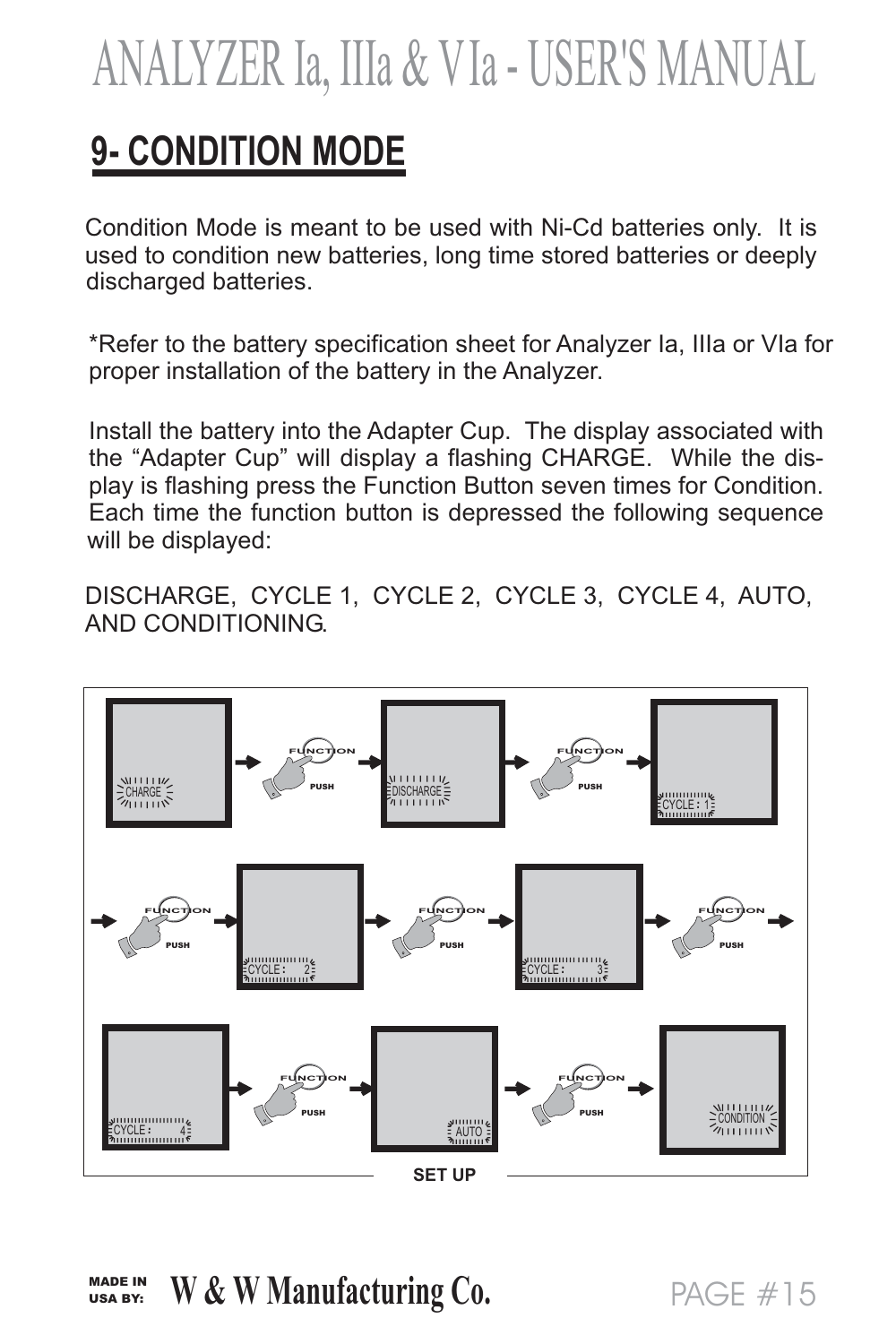### **9- CONDITION MODE**

Continuation...

After 5 seconds, the display will stop flashing CONDITION and DISCHARGE will appear on the left below CONDITION. The Analyzer is now discharging, and the display will show the capacity of the battery that has been withdrawn from the battery in mAh. It should be noted that as the Analyzer continues to discharge the battery, the number displayed increases. This continues until the battery has been discharged to 0.5 v/cell.